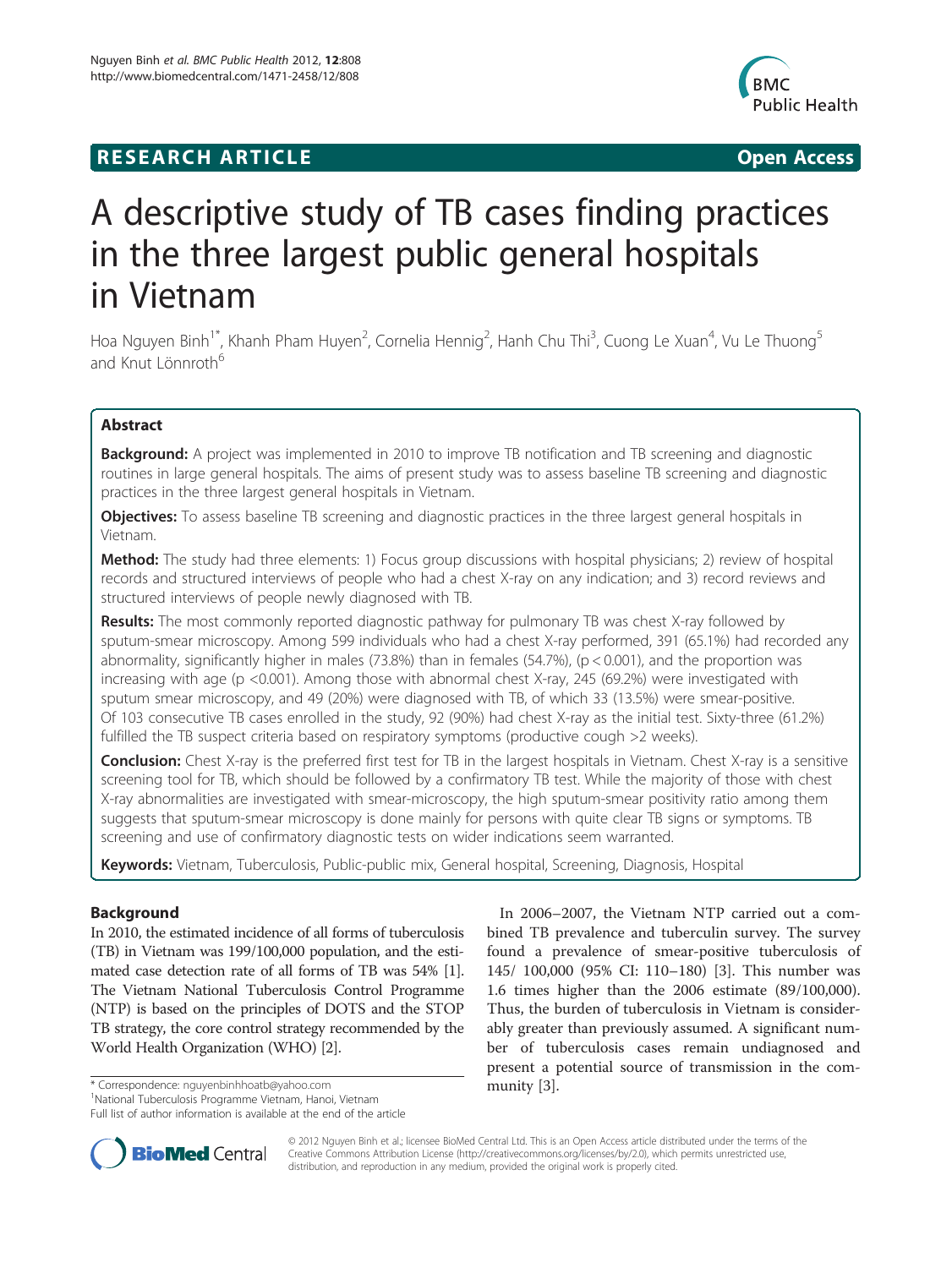The prevalence survey showed that about 10% of TB patients were treated in private or public hospitals that do not report to the NTP [[4](#page-5-0)]. This calls for innovative approach to enhance case detection strategies and reporting mechanism in those facilities [\[5](#page-5-0)]. A project supported by WHO and funded by the Canadian International Development Agency (CIDA) was implemented in 2010 with the aim to improve case finding by introducing new approaches in hospitals. The project initially targeted the three largest public general hospitals in Vietnam (Bachmai hospital in Hanoi, Choray hospital in Ho Chi Minh City, and Hue National hospital), which together have 5,100 beds and about 7,700 out-patient visits per day. The key element was to ensure full notification and proper treatment and follow up of all TB cases diagnosed in the hospitals. The project also explored ways to improve early TB diagnosis in hospitals by changing TB screening and diagnostic routines, including promotion of sputum smear microscopy (SSM) for all people with possible TB. This paper reports on an assessment of the current procedures for TB screening and diagnosis in the three public general hospitals at a point in time when project implementation had started, but with main focus on full notification of all diagnosed cases. Changes to the screening routines had not yet taken place. Sputum smear microscopy services had been improved and hospital physicians had been encouraged to regularly perform sputum smear microscopy (SSM) for all people with suspected TB, as per NTP guidelines. No other changes had been made to the screening and diagnostic algorithm.

# Methods

#### Design

The study had three elements: 1) Focus group discussions with hospital physicians; 2) review of hospital records and structured interviews of people who had a chest X-ray (CXR); and 3) record reviews and structured interviews of people newly diagnosed with TB.

# Sample and data collection

# Focus group discussions

In each hospital, 10 physicians from the general outpatient and respiratory clinical department participated in focus group discussions, which focused on the common patterns of symptom screening, use of CXR, SSM and other TB tests, and suggestions for improving the TB diagnosis procedure.

# Review of CXR records and patient interviews

In each hospital, the first 200 adults who had an CXR for any indication from  $10^{th}$  September, 2011, were selected for the study, to assess the proportion that had any abnormality; the proportion that had sputum examinations or other TB diagnostic tests; and the proportion that was diagnosed with TB.

#### Record reviews and interviews of newly diagnosed TB cases

All the adult pulmonary tuberculosis cases diagnosed during two months from the start of the study were interviewed about symptoms as part of the standard clinical assessment at time of diagnosis, and information was collected from records about CXR, SSM and other diagnostic procedures.

#### Data analysis

Data were entered in an electronic data file using prewritten entry screens in EpiData Entry ([www.epidata.dk](http://www.epidata.dk)). The data was exported to Stata 10 for analysis. For categorical variables, χ2 test was used for comparison of the difference in proportions. 95% confidence intervals were used throughout and the level of significance was set at  $P \leq 0.05$ .

Adults who had an CXR abnormal were define by radiologist and then verified by clinical doctors. The TB cases were define as those who had at least one sputum smear positive or diagnosed as smear negative or extrapulmonary tuberculosis by clinical doctors in respiratory clinical department in three general hospitals.

# Ethical approval

Risks to study participants were considered minimal, involving only interview time. The diagnosis and treatment was in no way affected by the participation or nonparticipation in the study. This study required only administrative approval in each hospital. All data was handled with strict confidentially by removing personal information during data entry and storing of original forms in a safe. Verbal consent was obtained from the study subjects.

# Results

The interviewed physicians reported two pathways to diagnose pulmonary TB in the three hospitals (Figure [1](#page-2-0)). Pathway 1 starts with CXR, and is followed by SSM if CXR is abnormal and compatible with TB. If SSM is negative, further tests such as chest computed tomography (CT), culture, and/or polymerase chain reaction (PCR) may be done. Pathway 2 starts with SSM, and is followed by CXR if SSM is negative. If CXR shows an abnormality suggestive of TB, physicians make a clinical judgment to diagnose patients as smear-negative TB or no TB (which may be assisted by a diagnostic committee), or prescribe a broad-spectrum antibiotic with subsequent follow-up. In principle, people with productive cough of more than 2 weeks and close TB household contacts should be investigated for TB (in line with the NTP guidelines). However, through pathway 1, people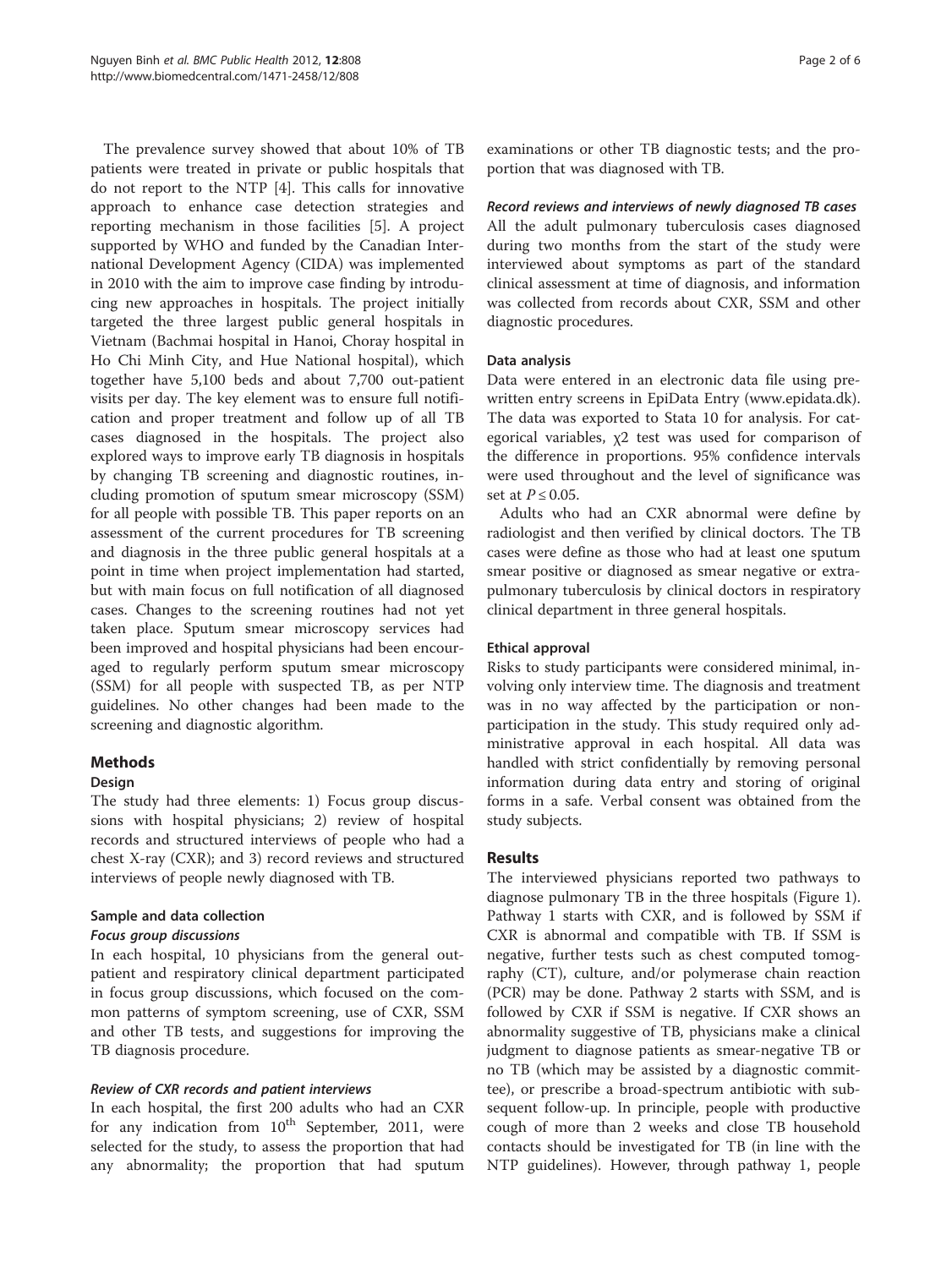with other signs and symptoms are also investigated with CXR, and therefore CXR abnormality is another, though more implicit criterium for further TB investigations.

In total, 599 individuals who had CXR and 103 adult pulmonary TB patients who diagnosed during two months from start of study were enrolled.

Of 599 individuals who had CXR, 391 (65.1%) had an abnormal CXR result according to the radiologists' judgment. The proportion of abnormal CXR was significantly higher in males  $(73.8%)$  than in females  $(54.7%)$ ,  $(p < 0.001)$ . This proportion was increasing with age  $(p < 0.001)$  (Table [1\)](#page-3-0).

Of 391 patients with an abnormal CXR, 354 were interviewed. Of those, 245 (69.2%) had sputum smear examination, Among them, 33 (13.5%) had at least one positive smear and a total of 49 (20%) were diagnosed with TB (Table [2](#page-3-0)). The proportion of smear positive among sputum examination was 27.3% in Hue, 4.5% in Bachmai hospital and 2.8 in Choray hospital.

A total of 103 adult pulmonary TB patients were enrolled in the study (including the 48 TB cases diagnosed from the CXR cohort). These were 69 (67%) smearpositive and 34 (33%) smear-negative pulmonary TB cases. Sixty-three (61.2%) met the criteria of a TB suspect of Vietnam NTP (cough with sputum for more than 2 weeks). One hundred and two (99%) of the TB patients had a CXR examination, and for 92 (90%) CXR was the first investigation. SSM was performed on 96 (93%) of the TB patients (Table [3\)](#page-4-0).

#### **Discussion**

The record review and patient interviews confirmed that CXR is the preferred first investigation for TB in the three hospitals. This does not necessarily reflect a systematic approach to TB screening and diagnosis, but probably mirrors the fact that CXR is a common general screening and diagnostic tool for respiratory illnesses,

<span id="page-2-0"></span>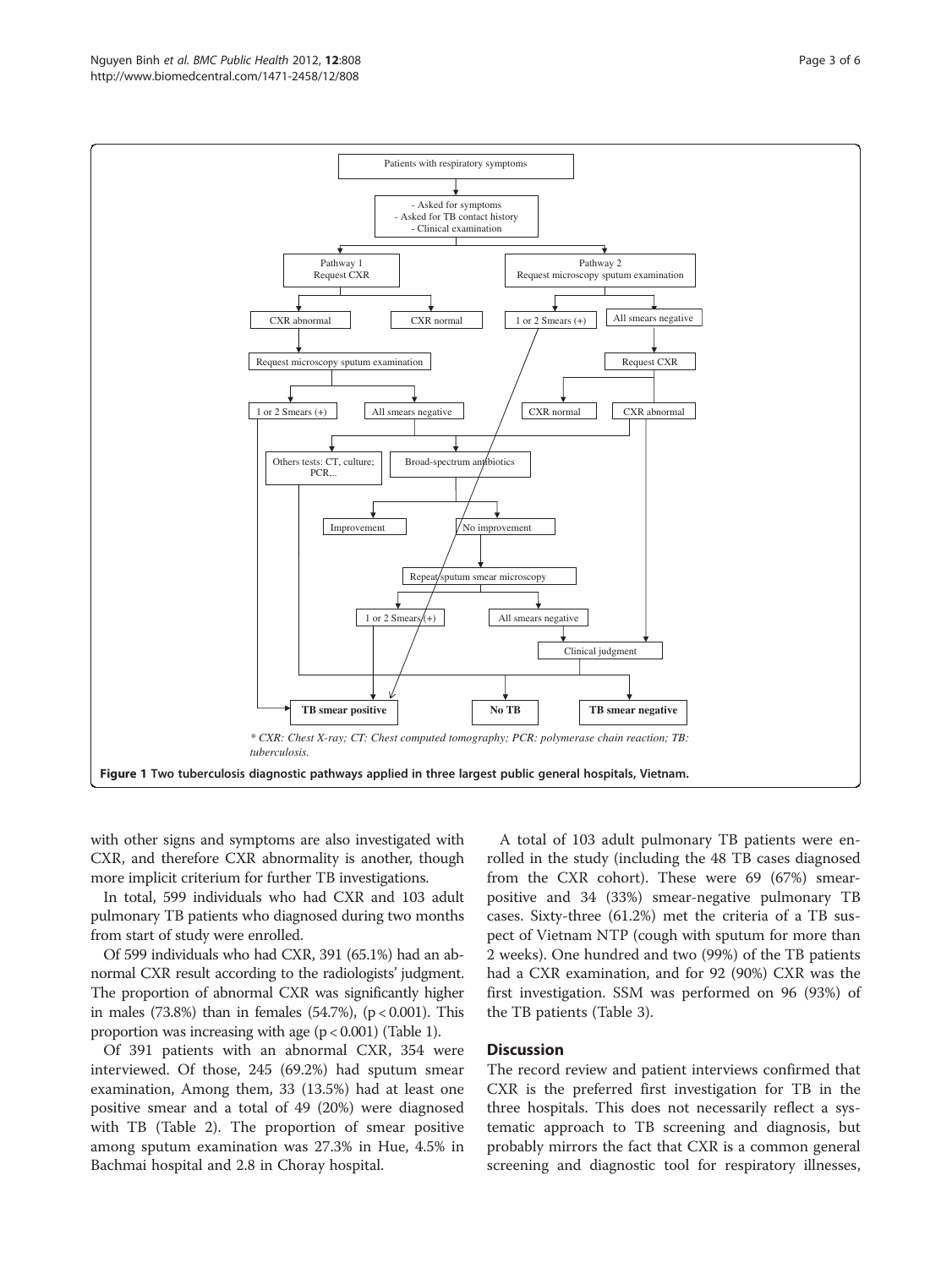| <b>CXR</b>             |           | <b>Total</b> |      |             | <b>CXR Normal</b> | <b>CXR Abnormal</b> |      | p value* |
|------------------------|-----------|--------------|------|-------------|-------------------|---------------------|------|----------|
|                        |           | n            | $\%$ | n           | $\%$              | n                   | %    |          |
| Total                  |           | 599          | 100  | 208         | 34.7              | 391                 | 65.3 |          |
| Sex                    |           |              |      |             |                   |                     |      | < 0.001  |
|                        | Male      | 332          | 55.4 | 87          | 26.2              | 245                 | 73.8 |          |
|                        | Female    | 267          | 44.6 | 121         | 45.3              | 146                 | 54.7 |          |
| Age group              |           |              |      |             |                   |                     |      | < 0.001  |
|                        | $15 - 24$ | 54           | 9    | 24          | 44.4              | 30                  | 55.6 |          |
|                        | $25 - 34$ | 86           | 14.4 | 44          | 51.2              | 42                  | 48.8 |          |
|                        | 35-44     | 82           | 13.7 | 25          | 30.5              | 57                  | 69.5 |          |
|                        | 45-54     | 120          | 20   | 46          | 38.3              | 74                  | 61.7 |          |
|                        | 55-64     | 121          | 20.2 | 34          | 28.1              | 87                  | 71.9 |          |
|                        | $65+$     | 136          | 22.7 | 35          | 25.7              | 101                 | 74.3 |          |
| Age (years) mean+/- sd |           | 50.1 (17.5)  |      | 46.5 (17.3) |                   | 52.0 (17.4)         |      | < 0.001  |
| Hospital               |           |              |      |             |                   |                     |      | < 0.001  |
|                        | Bachmai   | 198          | 33.1 | 56          | 28.3              | 142                 | 71.7 |          |
|                        | Hue       | 199          | 33.2 | 32          | 16.1              | 167                 | 83.9 |          |
|                        | Choray    | 202          | 33.7 | 120         | 59.4              | 82                  | 40.6 |          |

<span id="page-3-0"></span>Table 1 Proportions of abnormal CXR among patients in three general hospitals, Vietnam

CXR = Chest X-ray.

\* P value by Chi square test.

which is widely available and used in general hospitals. About two thirds of all patients with abnormal CXR were further investigated for TB with SSM.

Among persons who had a CXR examination, the proportion with any abnormality was 65%. The proportion was highest among those over the age of 65 years and among men, consistent with findings of the first national TB prevalence survey in Vietnam [[3\]](#page-5-0).

Using any CXR abnormality as screening criterium for further TB diagnosis in these hospitals implies TB testing of the majority of those who have a diagnostic CXR on any indication, and thus TB testing of a large proportion of all patients in respiratory and other out-patient departments (OPDs). On the one hand, this can be expensive and overburden laboratories. However, the TB yield among these patients is high, even among people who do not have typical TB symptoms, as demonstrated in the national TB prevalence survey in Vietnam and elsewhere [\[3,6](#page-5-0)].

In this study, the proportion of TB cases among people with abnormal CXR was 20% and the sputumsmear positivity ratio was 13.5%. This is double the culture positivity ratio among people with abnormal CXR in the TB prevalence survey in Vietnam (6.6%) [\[3](#page-5-0)]. There were large differences in the positivity of abnormal CXR who had sputum examination in the three hospitals, 27.3% in Hue, 4.5% in Bachmai hospital and 2.8 in Choray hospital. The reasons for higher proportions of smear positive among abnormal CXR who had sputum examination in Hue than in Bachmai hospitals and Choray hospital may be explained by the fact that Hanoi and HCMC have TB hospitals (National Lung hospital and Hanoi TB and Lung disease hospital in Hanoi, and Pham Ngoc Thach hospital in HCMC), while Hue has no provincial TB hospital, only a provincial social disease and prevention center, so many TB suspects go to general Hue hospital for examination. Another reason

Table 2 Proportion of sputum examination and TB diagnosis among abnormal CXR in three general hospitals, Vietnam

| <b>Hospitals</b> | Abnormal CXR interviewed | Request sputum examination | TB diagnosis |    | Smear negative | Smear positive |    |
|------------------|--------------------------|----------------------------|--------------|----|----------------|----------------|----|
|                  | n                        | n                          | $\%$         | n  | %              |                | n  |
| Total            | 354                      | 245                        | 69.2         | 49 | 20.0           | 16             | 33 |
| Bach mai         | 134                      | 110                        | 82.1         | 15 | 13.6           | 10             |    |
| Hue              | 166                      | 99                         | 59.6         | 33 | 33.3           |                |    |
| Cho ray          | 54                       | 36                         | 66.7         |    | 2.8            |                |    |

 $(n = 354)$ .

CXR = Chest X-ray; TB = tuberculosis.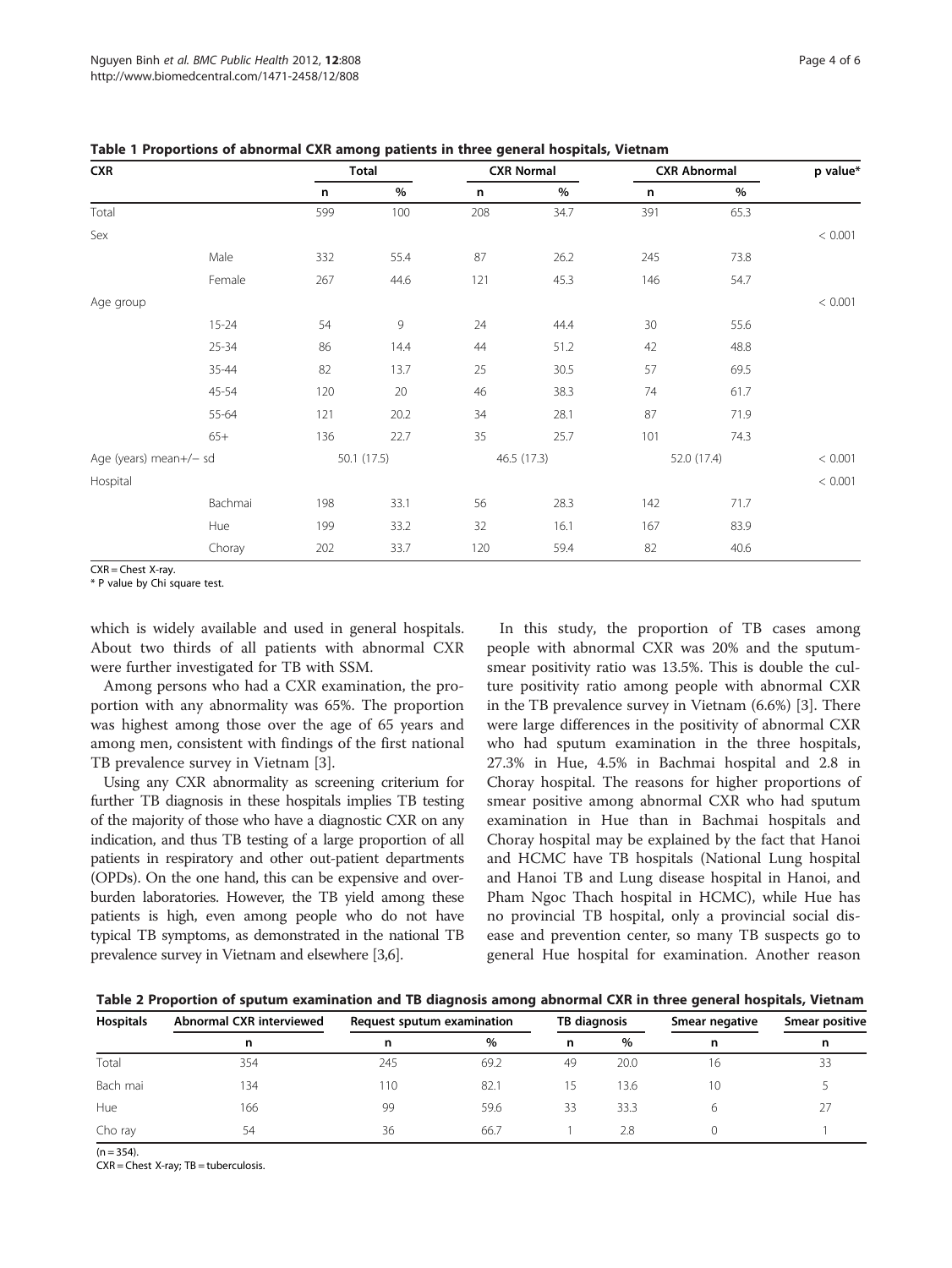|                                     | <b>Total</b>   |      | Bachmai        |              | Hue          |       | Choray         |       | P value |
|-------------------------------------|----------------|------|----------------|--------------|--------------|-------|----------------|-------|---------|
|                                     | N              | %    | N              | %            | N            | %     | N              | %     |         |
| Total                               | 103            |      | 17             |              | 58           |       | 28             |       |         |
| Productive cough                    |                |      |                |              |              |       |                |       | < 0.001 |
| Yes                                 | 63             | 61.2 | $\overline{7}$ | 41.2         | 49           | 84.5  | $\overline{7}$ | 25.0  |         |
| No                                  | 40             | 38.8 | 10             | 58.8         | 9            | 15.5  | 21             | 75.0  |         |
| Diagnostic procedure                |                |      |                |              |              |       |                |       | 0.257   |
| CXR before sputum examination       | 92             | 90.2 | 14             | 82.4         | 55           | 96.5  | 23             | 82.1  |         |
| Sputum examination before CXR       | 3              | 2.9  | 0              | $\mathbf{0}$ |              | 1.8   | $\overline{2}$ | 7.1   |         |
| No information                      | $\overline{7}$ | 6.9  | 3              | 17.6         |              | 1.8   | 3              | 10.7  |         |
| CXR during diagnosis                |                |      |                |              |              |       |                |       |         |
| Yes                                 | 102            | 99.0 | 17             | 100.0        | 58           | 100.0 | 27             | 96.4  | 0.259   |
| No information                      |                | 1.0  | $\mathbf 0$    | 0.0          | $\circ$      | 0.0   |                | 3.6   |         |
| Sputum examination during diagnosis |                |      |                |              |              |       |                |       | 0.042   |
| Yes                                 | 96             | 93.2 | 16             | 94.1         | 52           | 89.7  | 28             | 100.0 |         |
| No                                  | 6              | 5.8  | $\mathbf 0$    | 0.0          | 6            | 10.3  | $\mathbf 0$    | 0.0   |         |
| No information                      |                | 1.0  |                | 5.9          | $\mathbf{0}$ | 0.0   | $\mathbf{0}$   | 0.0   |         |

<span id="page-4-0"></span>Table 3 Proportions of CXR, sputum examination tests in adult pulmonary TB patients in three general hospitals, Vietnam

CXR = Chest X-ray;\* P value by Chi square test.

for the difference in positivity may be that the study sample came from the general OPD in Choray while the study sample came from the chest OPD in Hue and Bachmai.

The finding of more than 30% of people with abnormal CXR not being investigated with SSM, in combination with a high proportion of TB among those investigated suggests that there are still missed opportunities to improve early TB detection in the hospital sector in Vietnam. Aiming for SSM in close to 100% of those with abnormal CXR findings would likely improve early TB detection. Using a more sensitive test than SSM, such as GeneXpert MTB/Rif would improve case detection further, while also reducing the number of smear-negative patients going through a complicated diagnostic work-up, which has low diagnostic precision, especially if the final diagnosis is based on CXR finding and clinical picture only [[7,8\]](#page-5-0).

Is it rational to do CXR before a bacteriological TB test in hospitals? There are a couple of arguments in favor: First, CXR is a good tool for ruling out pulmonary TB. The high sensitivity of CXR to detect culture positive TB has been demonstrated also in Vietnam [\[3](#page-5-0)]. Second, TB symptoms are not specific [\[9,10](#page-5-0)]. Therefore many possible differential diagnosis need to be considered, and CXR is a screening and diagnostic tool for several respiratory conditions. Third: final CXR results can normally be made available more quickly than results of 2–3 SSM examinations, minimizing the risk of delay and defaulting during the diagnostic process.

Fourth, CXR screening can minimize the burden on laboratories. A large number of people come to hospital OPDs, and a high proportion of them have cough. If these hospitals were to strictly follow the diagnostic algorithm recommended by the Vietnam NTP, a large number of SSM would be required, and then CXR examination for those with negative SSM, which would be the vast majority. This would lead to a large burden for the laboratory of these hospitals and not much less burden for the radiology department. However, a similar argument could be made about the burden on the radiology department when CXR is the primary test. Furthermore, if a very high proportion of patients have an abnormal CXR, most patients would anyway need to have both CXR and SSM.

Arguments against using CXR as a screening tool include higher cost than SSM (at least for conventional X-ray), and lack of standards and quality control of x-ray machines, films and reading [[11\]](#page-5-0). In addition, in the absence of a highly sensitive and specific confirmatory TB test, it can generate false positive smear-negative TB cases, even if backed up by good diagnostic practices [[12\]](#page-5-0). However, the CXR pros-and-cons equation changes with the potential for introducing GeneXpert MTB/Rif, a more sensitive test than SSM, more specific than CXR, but much more expensive than both [[7,8,13,14\]](#page-5-0). Prescreening with CXR to minimize use of Xpert MTB/Rif would save more costs than pre-screening before SSM. Also, the risk of generating many false positive smearnegative TB cases through initial CXR screening would